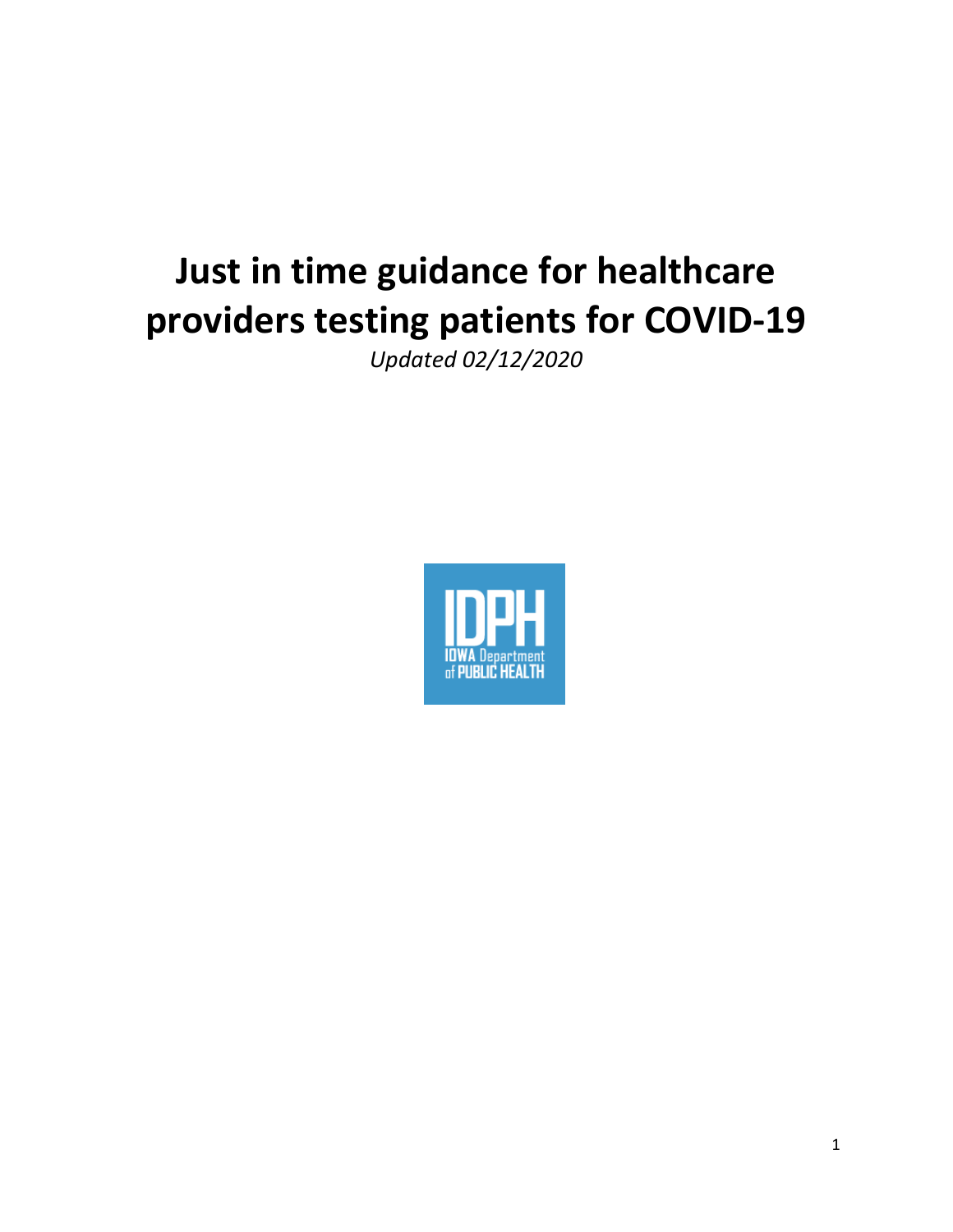

# **Checklist for Healthcare Providers Testing Patients for 2019-novel Coronavirus**

Updated 02/11/2020

### ☐ **Do you have proper personal protective equipment?**

- ☐ Respirator- fit tested N-95 or PAPR
- ☐ Gowns
- □ Gloves
- ☐ Eye Protection- Goggles or Faceshield
- $\Box$  Droplet/surgical mask on patient

# ☐ **Do you have the right supplies to collect specimens?**

A nasopharyngeal swab and oropharyngeal swab should be collected.

- See specimen collection guidance on page 3 for more detail
- $\Box$  Do you have synthetic fiber swabs with plastic shafts?
	- Do not use calcium alginate swabs or swabs with wooden shafts.
- $\Box$  Do you have viral transport media?
- $\Box$  Do you have the test request form to include with specimens?
- $\Box$  Have you labeled each specimen collection tube with patient name & date of birth?

#### ☐ **Is the patient in a negative pressure room or in a patient room with the door closed?**

#### ☐ **Have you made a list of any healthcare providers or other patients exposed to the patient being tested prior to their patient being isolated or putting on a facemask?**

 $\Box$  Please make a list of any healthcare providers who interacted with the patient prior to the patient wearing a facemask or the healthcare provider wearing appropriate PPE.

 $\Box$  Please make a list of any other patients exposed to this patient prior to their isolation or the patient wearing a facemask.

#### ☐ **If you are discharging the patient to their home, have you educated the patient?**

 $\Box$  Please advise the patient to go directly home and isolate themselves from other people and animals in the home.

 $\Box$  Please advise the patient that public health will be contacting them to issue them public health orders shortly.

 $\Box$  Please provide a paper copy of the guidance for home care (page 2 of this document).

 $\Box$  Please provide several facemasks for the patient to use on the way and while at home if they need to walk through a common area of the home to get to the self-isolation area.

#### ☐ **After the patient has been discharged:**

 $\Box$  Complete routine cleaning and dispose of waste under normal protocol.

 $\Box$  Leave the room out of circulation for 2 hours.

#### ☐ **Have you provided patient contact information to public health? Please provide the following:**

☐ Patient name

- ☐ Patient address
- $\square$  Patient phone
- $\Box$  Patient date of birth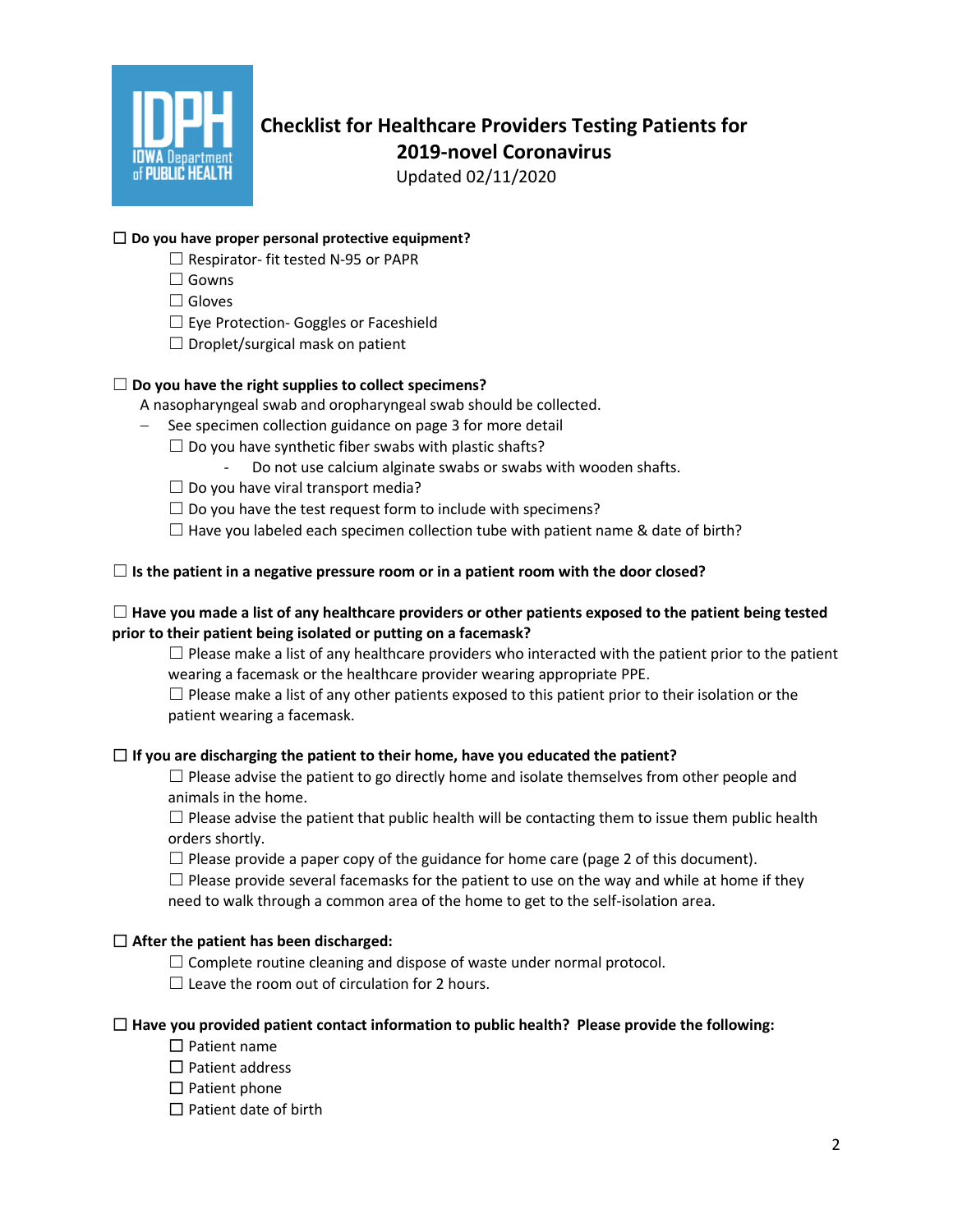

**Recommendations for patients being discharged to their home**

Updated 02/05/2020

#### **Stay home except to get medical care**

You should restrict activities outside your home, except for getting medical care. Do not go to work, school, or public areas. Do not use public transportation, ride-sharing, or taxis.

#### **Separate yourself from other people and animals in your home**

As much as possible, you should stay in a specific room and away from other people and all animals in your home. Also, you should use a separate bathroom, if available.

#### **Call ahead before visiting your doctor**

If you have a medical appointment, call the healthcare provider and tell them that you have or may have 2019 nCoV infection. This will help the healthcare provider's office take steps to keep other people from getting infected or exposed.

#### **Wear a facemask**

You should wear a facemask when you are around other people (e.g., sharing a room or vehicle) and before you enter a healthcare provider's office. If you are not able to wear a facemask (for example, because it causes trouble breathing), then people who live with you should not stay in the same room with you, or they should wear a facemask if they enter your room.

#### **Cover your coughs and sneezes**

Cover your mouth and nose with a tissue when you cough or sneeze. Throw used tissues in a lined trash can and wash your hands with soap and water for at least 20 seconds. If soap and water are not available, immediately clean your hands with an alcohol-based hand sanitizer that contains at least 60% alcohol, covering all surfaces of your hands and rubbing them together until they feel dry. Soap and water should be used preferentially if hands are visibly dirty.

#### **Clean your hands**

Wash your hands often with soap and water for at least 20 seconds. If soap and water are not available, clean your hands with an alcohol-based hand sanitizer that contains at least 60% alcohol, covering all surfaces of your hands and rubbing them together until they feel dry. Soap and water should be used preferentially if hands are visibly dirty. Avoid touching your eyes, nose, and mouth with unwashed hands.

#### **Avoid sharing personal household items**

You should not share dishes, drinking glasses, cups, eating utensils, towels, or bedding with other people in your home. After using these items, they should be washed thoroughly with soap and water.

#### **Monitor your symptoms**

Seek prompt medical attention if your illness is worsening (e.g., shortness of breath or difficulty breathing). Before seeking care, call your healthcare provider and tell them that you have, or are being evaluated for, 2019-nCoV infection. Put on a facemask before you enter the facility. These steps will help the healthcare provider's office to keep other people from getting infected or exposed. Ask your healthcare provider to call the local or state health department. Persons who are placed under active monitoring or facilitated self-monitoring should follow instructions provided by their local health department or occupational health professionals, as appropriate.

For additional information visit[: https://www.cdc.gov/coronavirus/2019-ncov/hcp/guidance-prevent-spread.html](https://www.cdc.gov/coronavirus/2019-ncov/hcp/guidance-prevent-spread.html)